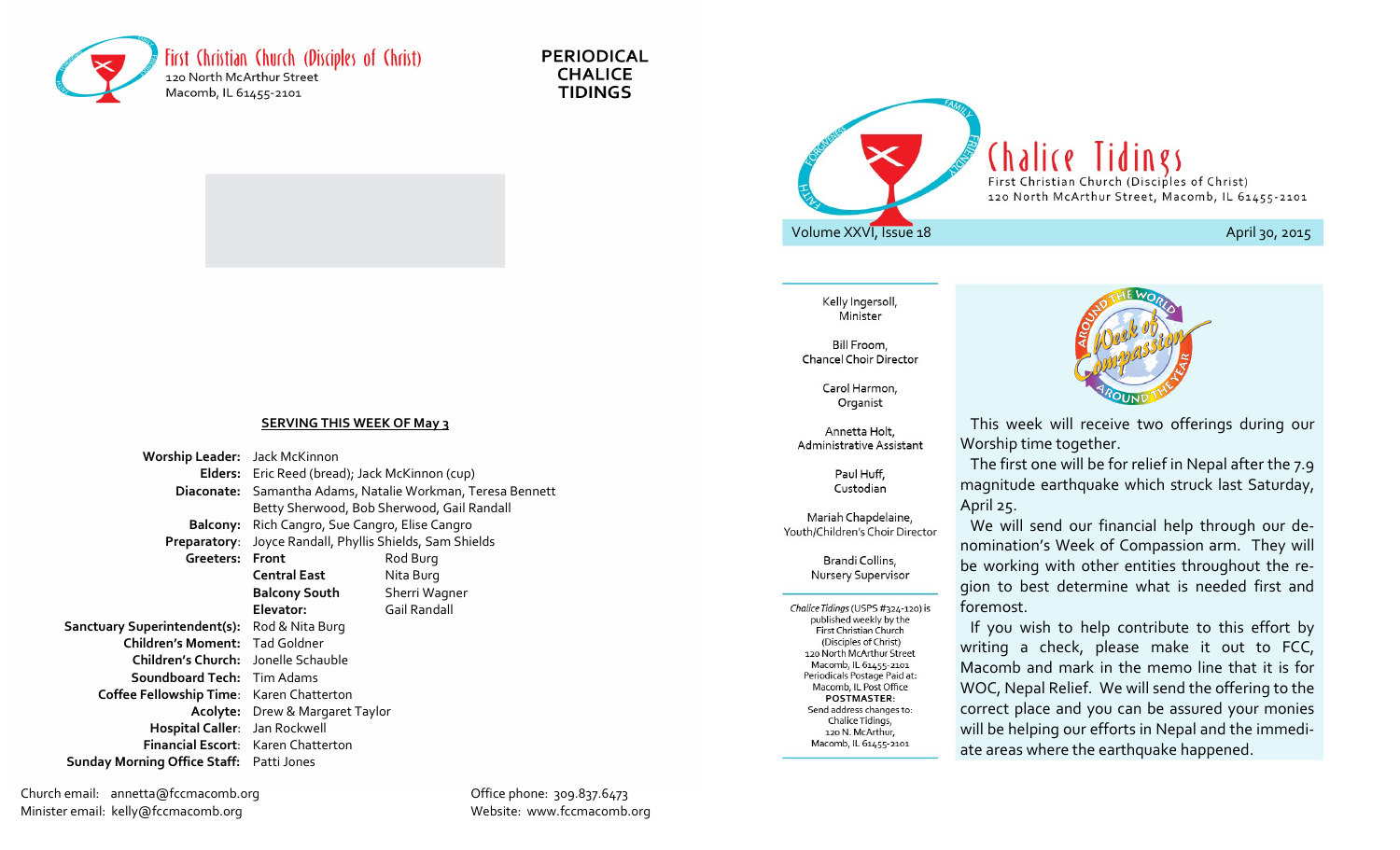# Kelly's Korner

 So, Youth Sunday has come and gone. Really good day. Thanks to our youth for working so well and so much to bring a message that resonated with them and all of us. Thanks to those who were willing to be interviewed for the video. (Side note: Drew was an impromptu interviewee and I'm glad we found him!) Thanks to Tim Adams and Anne Ingersoll for countless extra hours of work to make all the technical needs happen! Hopefully, God felt honored and blessed in our worship experience last week.

 Looking ahead, we will spend some time in the book of Acts. Three stories which are less known than others in the Bible will prepare us for Pentecost. Acts 8 will focus us on Philip while Acts 10 describes an encounter of Cornelius and Peter. Acts 1 reminds us that the disciples had to replace Judas. Interesting, but not exceedingly well-known, may God bless us as we seek to understand conversion, Cornelius and Matthias. (I wouldn't call this a sermon series per se, as Acts has so much—since we will only focus on three stories, let's call it a "mini-series"!)

 Our study begins this week with Philip. He has an amazing conversation with a man known only to us as an Ethiopian Eunuch. Why would a story about a nameless man from a faraway place be included in Acts? What part of Christ's church does such a man play? What does such a story have to do with us? These are a few of the questions we will consider as we begin our study of Acts. See you Sunday!

Peace,

#### **"MINI-SERIES" IN ACTS:**

| May $\overline{3}$ | Acts 8:26-40 | Conversion                  |
|--------------------|--------------|-----------------------------|
| May 10             | Acts 10:1-8  | The Importance of Cornelius |
| May 17             | Acts 1:15-26 | Replacing Judas             |



#### **Saturday, May 2**

 7:15 AM Disciples Men, Old Dairy **Sunday, May 3** Dave Kentner opens/closes church Larry Ellis drive(s) the van 9:00 AM Sunday School 10:00 AM Coffee Fellowship 10:30 AM Worship 1:30 PM Shut-in Communion Elders: Janet Shank Char Cardem Deacons: Bill Butcher Teresa Bennett 5:00 PM Youth Group 8:00 PM College Group **Monday, May 4** 5:30 PM Property Committee **Tuesday, May 5** 9:00 AM Leader's Retreat 7:00 PM DW Executive Board Mtg **Wednesday, May 6** 6:30 PM Choir Rehearsal **Sunday, May 10** Dave Kentner opens/closes church John Carden drive(s) the van 9:00 AM Sunday School 10:00 AM Coffee Fellowship

10:30 AM Worship 5:00 PM Youth Group

### *Birthdays & Anniversaries*

- 1 Jonelle Schauble
- 3 Karen Chatterton Mary Hoke Joe Meunier

5 Teresa & Jeff Bennett **(a)**

**Sunday, May 3 Fifth Sunday of Easter**

**Sermon: Conversion Scripture: Acts 8:26-40**

Lectionary Readings:

 Psalm 22:25-31 I John 4:7-21 John 15:1-8

> **Sunday, May 10 Sixth Sunday of Easter**

\_\_\_\_\_\_\_\_\_\_\_\_\_\_\_\_\_\_\_\_\_\_\_\_\_\_\_

Lectionary Readings:

 Acts 10:44-48 Psalm 98 I John 5:1-6 John 15:9-17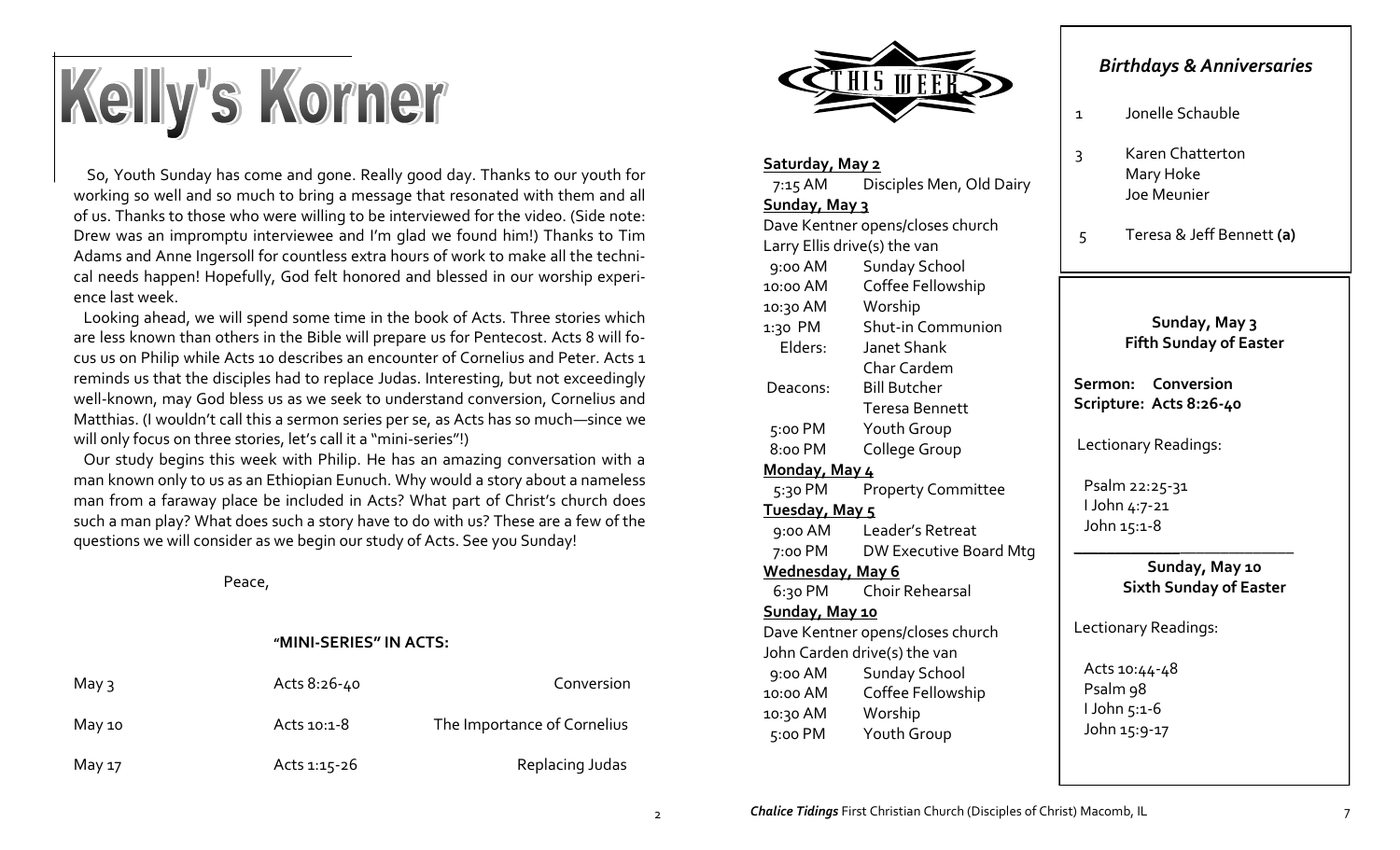

## Service of Remembrance

 The Stephen Ministers and Rev. Kelly Ingersoll would like to invite you to a Service of Remembrance on Wednesday, June 3, 2015, at 7:00 p.m.

 Families who have lost loved ones from our First Christian Church community since May 9, 2014 will be our special guests.

 Disciples Women will host a reception following the service.

 All men are invited to attend the Cards/Cubs game on September 9, 2015 at Busch Stadium. Game time is 12:45 pm, so we will leave Macomb around 9:00 a.m. Ticket price is \$26.00. We have reserved 25 tickets and we can get more in the next week or so if we know we need them.

We will car pool to St. Louis or if more sign-up to go, we may be able to charter a bus.

 Please see Larry Loop for a reservation. Please join in this new and exciting men's activity.



 Plastic bags are needed for Loaves & Fishes.

 Please save your grocery/shopping plastic bags and bring them to the church office. Loaves & Fishes can use as many as we can collect!

 Thank you for helping us be able to bag the groceries for our clients.



 There will be a training session on May 30 for volunteers for Loaves & Fishes, 9:00-11:00 AM at the First Presbyterian Church.

 This training is for anyone who may be interested in working at L&F and/or has had training before and needs to be reminded about procedures.



## **MAY RESPONSIBILITIES AT LOAVES & FISHES**

 During the month of May, First Christian Church is scheduled to manage the shelves at Loaves & Fishes Food Pantry. A sign-up sheet has been posted on the bulletin board next to the Parlor Kitchen.

 For those new to the task, a committee member will be on hand each day to explain what needs to be done. The sorting of any food that is received through collections or drives during May will be the responsibility of our church.

 Please consider helping for a few days during the month.

 May 9 is the annual Post Office day to collect food for the pantry. We will need help in the afternoon to move the food to Loaves & Fishes and put it on shelves. Watch for the time in future newsletters. Meanwhile, please keep your calendar available to help.